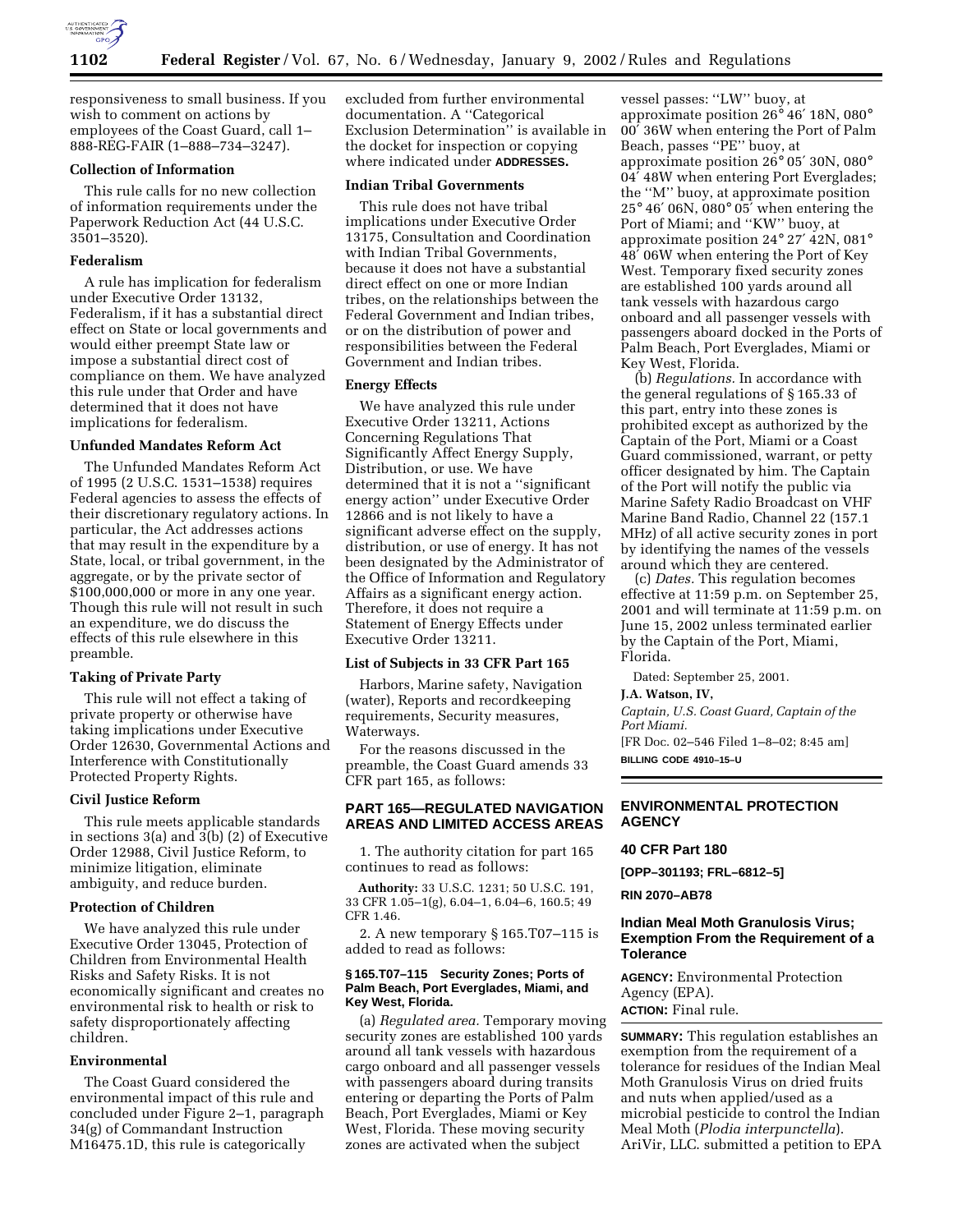under the Federal Food, Drug, and Cosmetic Act (FFDCA), as amended by the Food Quality Protection Act of 1996 (FQPA), requesting an exemption from the requirement of a tolerance. This regulation eliminates the need to establish a maximum permissible level for residues of Indian Meal Moth Granulosis Virus (IMMGV).

**DATES:** This regulation is effective January 9, 2002. Objections and requests for hearings, identified by docket control number [OPP–301193], must be received by EPA, on or before March 11, 2002.

**ADDRESSES:** Written objections and hearing requests may be submitted by mail, electronically, or in person. Please follow the detailed instructions for each method as provided in Unit IX. of the **SUPPLEMENTARY INFORMATION**. To ensure proper receipt by EPA, your objections and hearing requests must identify docket control number [OPP–301193] in the subject line on the first page of your response.

**FOR FURTHER INFORMATION CONTACT:** By mail: Linda Hollis, c/o Product Manager (PM) 90, Biopesticides and Pollution Prevention Division (7511C), Environmental Protection Agency, 1200 Pennsylvania Ave., NW., Washington, DC 20460; telephone number: (703) 308–8733; and e-mail address: hollis.linda@epa.gov.

# **SUPPLEMENTARY INFORMATION:**

## **I. General Information**

## *A. Does this Action Apply to Me?*

You may be affected by this action if you are an agricultural producer, food manufacturer, or pesticide manufacturer. Potentially affected categories and entities may include, but are not limited to:

| Categories | <b>NAICS</b><br>Codes      | Examples of Po-<br>tentially Affected<br><b>F</b> ntities                                       |
|------------|----------------------------|-------------------------------------------------------------------------------------------------|
| Industry   | 111<br>112<br>311<br>32532 | Crop production<br>Animal production<br>Food manufac-<br>turina<br>Pesticide manufac-<br>turing |

This listing is not intended to be exhaustive, but rather provides a guide for readers regarding entities likely to be affected by this action. Other types of entities not listed in the table could also be affected. The North American Industrial Classification System (NAICS) codes have been provided to assist you and others in determining whether or not this action might apply to certain entities. If you have questions regarding the applicability of this action

to a particular entity, consult the person listed under **FOR FURTHER INFORMATION CONTACT**.

*B. How Can I Get Additional Information, Including Copies of this Document and Other Related Documents?*

1. *Electronically*. You may obtain electronic copies of this document, and certain other related documents that might be available electronically, from the EPA Internet Home Page at http:// www.epa.gov/. To access this document, on the Home Page select ''Laws and Regulations,'' ''Regulations and Proposed Rules,'' and then look up the entry for this document under the ''**Federal Register**—Environmental Documents.'' You can also go directly to the **Federal Register** listings at ttp:// www.epa.gov/fedrgstr/. A frequently updated electronic version of 40 CFR part 180 is available at http:// www.access.gpo.gov/nara/cfr/ cfrhtml\_180/Title\_40/40cfr180\_00.html, a beta site currently under development.

2. *In person*. The Agency has established an official record for this action under docket control number OPP–301193. The official record consists of the documents specifically referenced in this action, and other information related to this action, including any information claimed as Confidential Business Information (CBI). This official record includes the documents that are physically located in the docket, as well as the documents that are referenced in those documents. The public version of the official record does not include any information claimed as CBI. The public version of the official record, which includes printed, paper versions of any electronic comments submitted during an applicable comment period is available for inspection in the Public Information and Records Integrity Branch (PIRIB), Rm. 119, Crystal Mall #2, 1921 Jefferson Davis Hwy., Arlington, VA, from 8:30 a.m. to 4 p.m., Monday through Friday, excluding legal holidays. The PIRIB telephone number is (703) 305–5805.

# **II. Background and Statutory Findings**

In the **Federal Register** of July 7, 2000 (65 FR 41984) (FRL–6556–8), EPA issued a notice pursuant to section 408 of the FFDCA, 21 U.S.C. 346a(e), as amended by the FQPA (Public Law 104– 170) announcing the filing of a pesticide tolerance petition by AgriVir, LLC., 1625 K St., NW., Washington, DC 20006. This notice included a summary of the petition prepared by the petitioner AgriVir, LLC. There were no comments received in response to the notice of filing.

The petition requested that 40 CFR part 180 be amended by establishing an exemption from the requirement of a tolerance for residues of IMMGV.

## **III. Risk Assessment**

New section 408(c)(2)(A)(i) of the FFDCA allows EPA to establish an exemption from the requirement for a tolerance (the legal limit for a pesticide chemical residue in or on a food) only if EPA determines that the tolerance is ''safe.'' Section 408(c)(2)(A)(ii) defines "safe" to mean that "there is a reasonable certainty that no harm will result from aggregate exposure to the pesticide chemical residue, including all anticipated dietary exposures and all other exposures for which there is reliable information.'' This includes exposure through drinking water and in residential settings, but does not include occupational exposure. Section  $408(b)(2)(C)$  requires EPA to give special consideration to exposure of infants and children to the pesticide chemical residue in establishing a tolerance and to ''ensure that there is a reasonable certainty that no harm will result to infants and children from aggregate exposure to the pesticide chemical residue....'' Additionally, section 408(b)(2)(D) requires that the Agency consider ''available information'' concerning the cumulative effects of a particular pesticide's residues and ''other substances that have a common mechanism of toxicity.''

EPA performs a number of analyses to determine the risks from aggregate exposure to pesticide residues. First, EPA determines the toxicity of pesticides. Second, EPA examines exposure to the pesticide through food, drinking water, and through other exposures that occur as a result of pesticide use in residential settings.

## **IV. Toxicological Profile**

Consistent with section 408(b)(2)(D) of FFDCA, EPA has reviewed the available scientific data and other relevant information in support of this action and considered its validity, completeness, and reliability and the relationship of this information to human risk. EPA has also considered available information concerning the variability of the sensitivities of major identifiable subgroups of consumers, including infants and children.

Based on the toxicology data cited and the limited exposure to humans and domestic animals, there is a reasonable certainty that no harm will result from aggregate exposure to IMMGV to the U.S. population including infants and children to residues of IMMGV when used as viral pest control agent to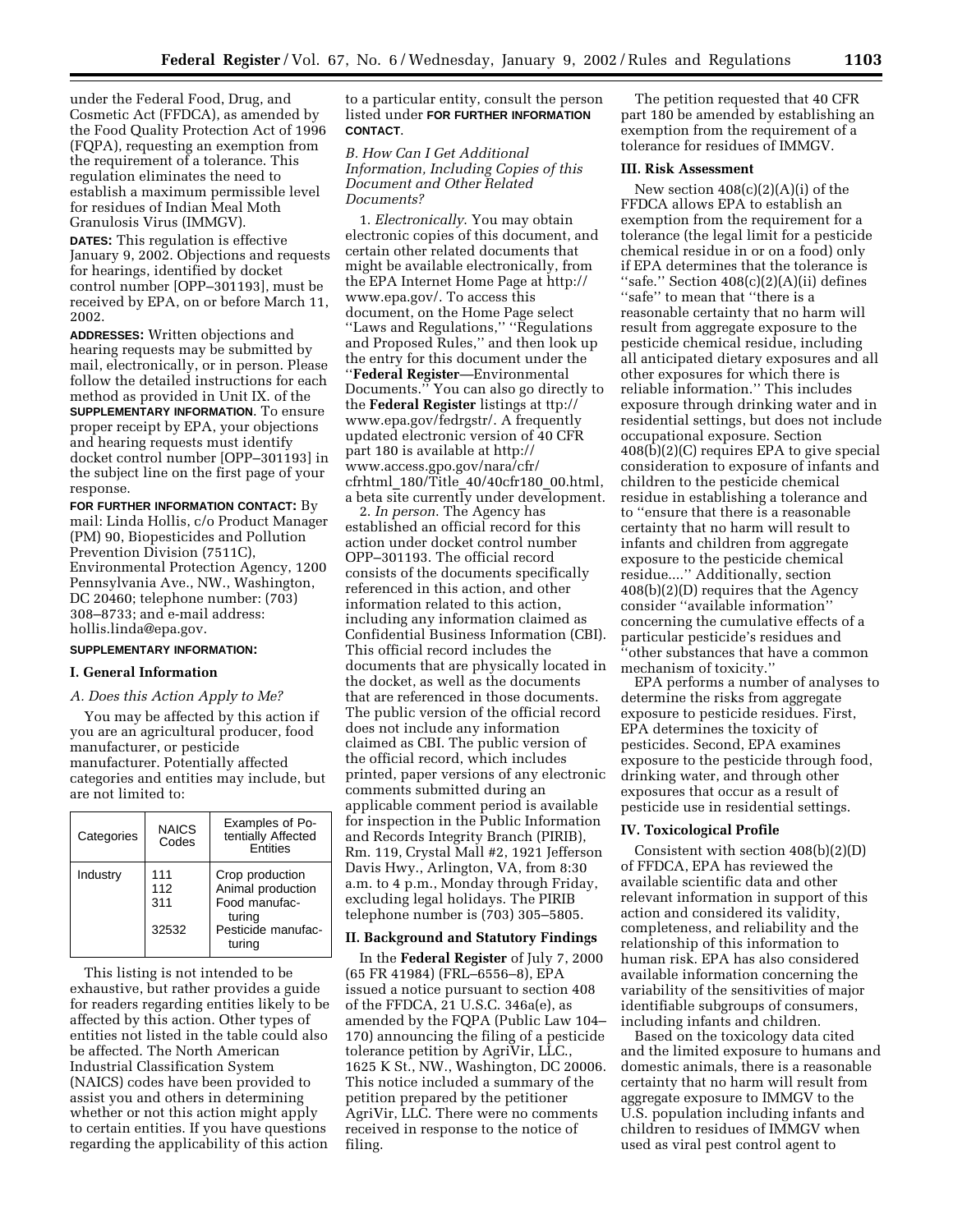control the Indian Meal Moth on stored nuts and dried fruits. This includes all anticipated dietary exposures and all other exposures for which there is reliable information. The Agency has arrived at this conclusion based on the long history of research, use and safety of testing baculoviruses which is documented in the public scientific literature (Doller, G. 1985. The safety of insect virus as biological control agents. In ''Viral Insecticides for Biolocial Control'' (Eds. Maramorosch, K. and Sherman, H.G.), Academic Press, New York: 399, Heimpel, A.M. 1971. Safety of insect pathogens for man and vertebrates. In ''Microbial Control of Insects and Mites'' (Eds. Burges, H.D. and Hussey, N.W.), Academic Press, New York: 469-489, Groner, A. 1986. Specificity and safety of baculoviruses. In ''The Biology of Baculoviruses Vol. I: Biological Properties and Molecular Biology'' (Eds. Granados, R.D. and Federici, B.A), CRC Press, Boca Raton, Florida: 177-202). Consigili, R.A., D.L, Russell and M.E. Wilson. 1986. The biochemistry and molecular biology of the granulosis virus that infects *Plodia interpunctella*. Cur. Top. Microbiol. and Immunol. 131: 69-101. Hunter, D.K. 1970. Pathogenicity of a granulosis virus of the Indian meal moth. J. Invertebr. Pahtol. 16: 339-341.

IMMGV is a naturally-occurring organism to which some environmental and dietary exposure is likely to be common for most individuals. The conclusion of safety is further supported by the lack of toxic or pathogenic effects on test animals at high doses (data submitted by the registrant, MRID #'s 453070-01, 450662-07 & 450662-08). Baculoviruses have been described in the scientific literature for approximately 40 years. In addition to their natural occurrence, these viruses have a long history of safe use as bioinsecticides. Baculoviruses have been studied extensively in both laboratory and field experiments, which have shown that the virus host range is limited to arthropods. IMMGV has been shown to be very restricted in its insect host range. No toxicological or pathogenic effects produced by the baculovirus itself, have been observed in mammals, birds, fish or plants. The lack of mammalian toxicity at high levels of exposure to IMMGV demonstrates the safety of the product at levels well above maximum possible exposure levels anticipated in the crops. There has been a significant amount of research performed on baculoviruses and numerous scientific references are available which describe the biology of

these viruses, their host range, and their mode of action.

Toxicity studies submitted in support of this tolerance exemption include the following:

1. *Acute oral toxicity/pathogenicity (453070-01)*. Thirteen male (254-321g) and 13 female (160-208g) albino rats were divided into three groups and treated with 0.1 milliliter (mL) of the test substance. Treatment was administered by oral gavage with at least 1 x 108 viral particles per animal. No deaths occurred in any of the test animals. Other than diarrhea during the first few hours following dosing, there were no other apparent clinical symptoms. Based upon the data there were no significant adverse effects reported upon doses of at least 1 x 108 viral capsules. Toxicity Category IV.

2. *In vitro mammalian cell viral infectivity in mammalian cells (450662- 08)*. Human WI-38 and WS1 cell cultures and African Green monkey CV-1 cell cultures were exposed to  $\geq 1 \times 10^6$ units of the test substance. The cell cultures were observed daily for 21 days following inoculation for virus induced cytopathic effects. The test preparation was shown to be highly infectious and cytopathic to the target *Plodia interpunctella* larva. No differences were seen between the virus treated nor the solvent treated control cell cultures with respect to any cytopathic endpoint at any time post-inoculation. Based on the data, there was no evidence that the virus could infect any of the three mammalian cell lines.

3. *In vitro mammalian cell viral induced cytotoxicity (450662-07).* Human WI-38 and WS1 cell cultures and African Green monkey CV-1 cell cultures were exposed to  $\geq 1 \times 10^6$  units of IMMGV Technical (IMMGV) for 1– hour. The cell cultures were then washed, refed with virus-free medium, incubated for 8 days, fixed, stained and the number of colonies counted. The test preparation was shown to be highly infectious and cytopathic to the target *Plodia interpunctella* larva although analysis determined that the actual number of viral capsules used was only 42% of the target value. No differences were seen between the virus treated nor the solvent treated control cell cultures with respect to cloning efficiency in any of the three cell lines. Based on the data, there was no evidence that the test substance was cytotoxic to any of the three mammalian cell lines.

4. *Acute eye irritation (450662-09)*. The test substance was instilled in the eyes of four males and two female adult New Zealand albino rabbits at approximately 0.04 g/eye (∼7.14 x 109 viral capsules). Animals were

acclimated for 11 days and before treatment their eyes were checked for normalcy using ophthalmic fluorescein and an ultraviolet (UV) lamp. The right eye of each animal was treated and the other eye served as a control. No deaths occurred. Clinical signs noted included conjunctivitis, corneal opacity and iritis, all of which cleared within 4 days of treatment. Toxicity Category IV.

Data waivers were requested for the following studies:

1. *Acute dermal toxicity*. This study was waived based upon the lack of toxicity in animals dosed orally (453070-01) and more importantly cells inoculated with viral pest control agent (450662-07 & 450662-08). Cell culture infectivity and cytoxicity assays demonstrated that there were no toxic effects to mammalian cell lines (human lung, human endothelial and primate renal cell lines) when infected with doses of IMMGV. Cell culture assays provide valuable information on the ability of the viral pest control agent to infect, replicate in, transform or cause toxicity in mammalian cell lines. Thus, this assay is the most likely indicator of evaluating the toxicity of a viral pest control agent. Unlike the oral, dermal and inhalation routes of exposure, these barriers (exposure conditions) do not exist in cell culture assays as the host cell is completely exposed thus providing a higher exposure potential (for exposure of body tissues, organs and systems). Cell culture studies which demonstrate no toxicity to mammalian cell lines upon infection with the viral pest control agent can therefore be used as an indicator in determining the probability of toxicity to the viral pest control agent via other routes of exposure (oral, dermal, inhalation). Therefore, this evaluation criteria along with the data submitted (referenced above) and the long history of safe use of baculoviruses provided the Agency with a scientific rationale to waive the requirement for an acute dermal toxicity study. In addition, the IMMGV is a characteristically large molecular entity and is therefore unable to penetrate intact skin. However, in the unlikely event that viral penetration does occur through contact with broken skin, the studies submitted by the registrant have demonstrated a lack of toxicity/ pathogenicity and infectivity associated with IMMGV.

2. *Acute inhalation toxicity.* This study was waived based upon the lack of toxicity in animals dosed orally (453070-01) and more importantly cells inoculated with viral pest control agent (450662-07 & 450662-08). Cell culture infectivity and cytoxicity assays demonstrated that there were no toxic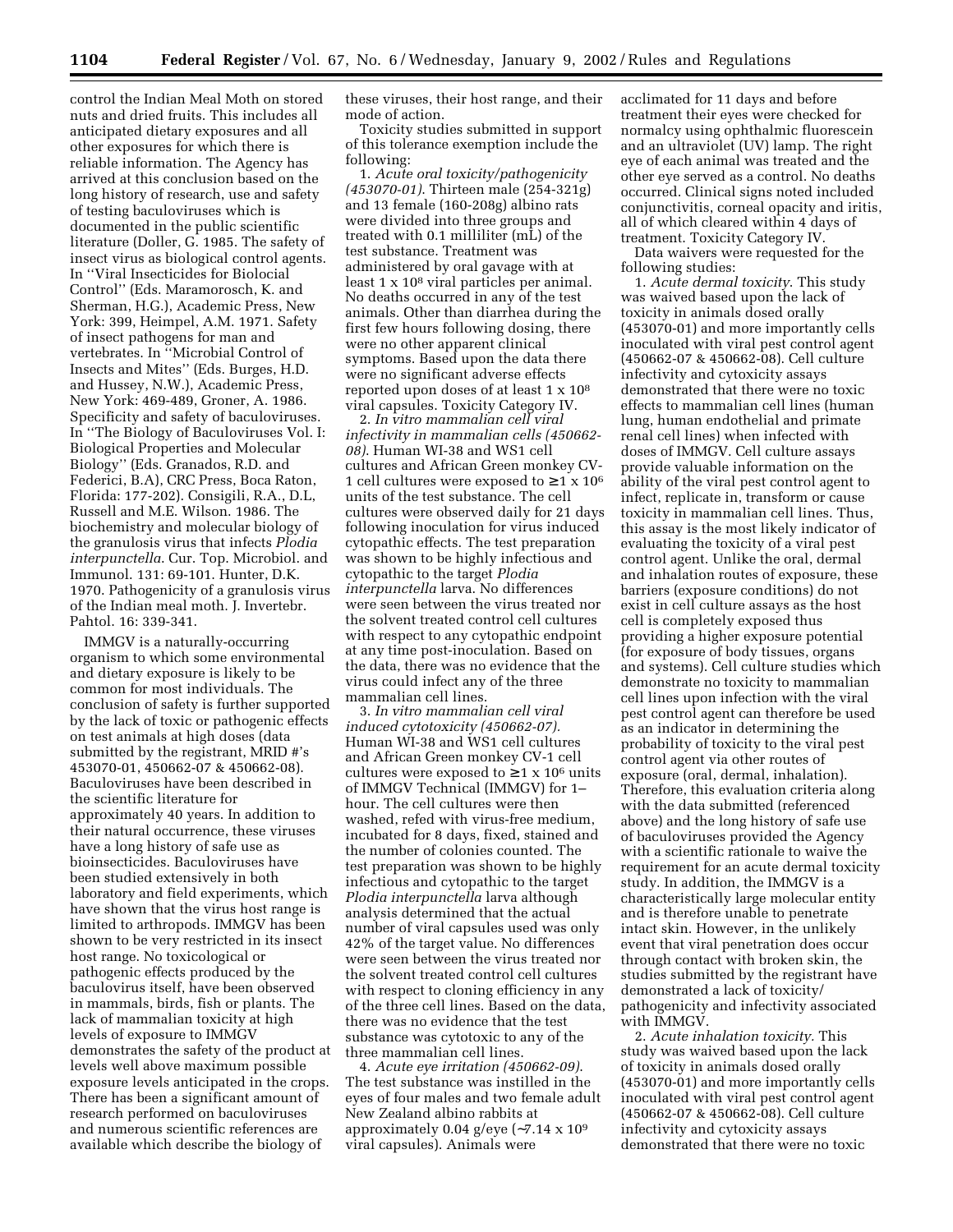effects to mammalian cell lines (human lung, human endothelial and primate renal cell lines) when infected with doses of IMMGV. Cell culture assays provide valuable information on the ability of the viral pest control agent to infect, replicate in, transform or cause toxicity in mammalian cell lines. Thus, this assay is the most likely indicator of evaluating the toxicity of a viral pest control agent. Unlike the oral, dermal and inhalation routes of exposure, these barriers (exposure conditions) do not exist in cell culture assays as the host cell is completely exposed thus providing a higher exposure potential (for exposure of body tissues, organs and systems). Cell culture studies which demonstrate no toxicity to mammalian cell lines upon infection with the viral pest control agent can therefore be used as an indicator in determining the probability of toxicity to the viral pest control agent via other routes of exposure (oral, dermal and inhalation). Therefore, this evaluation criteria along with the data submitted (referenced above) and the long history of safe use of baculoviruses provided the Agency with a scientific rationale to waive the requirement for an acute inhalation toxicity study. In addition, the product labeling includes precautionary language for the pesticide handler to a dust mask as a further measure of safety.

3. *Primary dermal irritation*. This study was waived based upon the lack of toxicity in animals dosed orally (453070-01) and more importantly cells inoculated with viral pest control agent (450662-07 & 450662-08). Cell culture infectivity and cytoxicity assays demonstrated that there were no toxic effects to mammalian cell lines (human lung, human endothelial and primate renal cell lines) when infected with doses of IMMGV. Cell culture assays provide valuable information on the ability of the viral pest control agent to infect, replicate in, transform or cause toxicity in mammalian cell lines. Thus, this assay is the most likely indicator of evaluating the toxicity of a viral pest control agent. Unlike the oral, dermal and inhalation routes of exposure, these barriers (exposure conditions) do not exist in cell culture assays as the host cell is completely exposed thus providing a higher exposure potential (for exposure of body tissues, organs and systems). Cell culture studies which demonstrate no toxicity to mammalian cell lines upon infection with the viral pest control agent can therefore be used as an indicator in determining the probability of toxicity to the viral pest control agent via other routes of exposure (oral, dermal and inhalation).

Therefore, this evaluation criteria along with the data submitted (referenced above) and the long history of safe use of baculoviruses provided the Agency with a scientific rationale to waive the requirement for an acute dermal toxicity study. In addition, the product labeling includes precautionary language for the pesticide handler to wear gloves as a further measure of safety.

4. *Literature citations (450662-06)*. Information from the open scientific literature has been cited in support of the relative safety and lack of mammalian toxicity associated with baculoviruses to include the IMMGV. The IMMGV is very host-specific, it does not infect any host other than the Indian Meal Moth larvae and does not cross-infect any Lepidopteran or other insect. The range for the insect host is worldwide. Studies listed in the literature review provide information on the life cycle and mode of action of IMMGV such that it acts by pathogenicity, not a toxic mechanism. It presents no hazard potential to mammals and non-target species.

# **V. Aggregate Exposures**

In examining aggregate exposure, FFDCA section 408 directs EPA to consider available information concerning exposures from the pesticide residue in food and all other nonoccupational exposures, including drinking water from ground water or surface water and exposure through pesticide use in gardens, lawns, or buildings (residential and other indoor uses).

### *A. Dietary Exposure*

1. *Food*. Because baculoviruses are naturally-occurring organisms, there is a great likelihood for previous exposure for most, if not all individuals. To date, there have been no reports of any hypersensitivity incidents or reports of any known adverse reactions resulting from exposure to IMMGV. The amount of product used will result in a negligible increase, if any, of virus exposure. In addition, even if there is a significant increase in exposure to the virus, the toxicity studies submitted by the registrant along with the extensive reports in the scientific literature indicating the safety of the viruses, suggest that there should not be any additional risk of adverse effects due to exposure to IMMGV.

2. *Drinking water exposure*. Because of the use site and amount of product that will be applied, potential nonoccupational exposures in drinking water is negligible. Currently, there are no reports which show that IMMGV has been found in any drinking water.

Baculoviruses occur naturally in soil and there is a low likelihood that they would survive passage through the soil to reach underground water (Consigili, R.A., and Wilson, M.E., 1986. The Biochemical and Molecular Biology of the Granulosis Virus that Infects *Plodia Interpunctella*. Current topics in Microbiology and Immunology 131:69- 101. MRID 450662-06). Even if the virus is able to reach ground water, it is highly unlikely that the viruses would survive municipal water treatment due to its inability to survive outside its host. Therefore, it is likely there will not be an increase of IMMGV in drinking water. In addition, because the virus host range is limited to the Indian meal moth, even if the virus is found in drinking water, the results of the acute oral toxicity studies using a high dose of the virus, suggest that there will not be any adverse effects upon human consumption in the unlikely event any virus found its way into drinking water, therefore; the Agency has no drinking water exposure concerns.

### *B. Other Non-Occupational Exposure*

Baculoviruses are naturally-occurring viruses that have been described in the scientific literature for approximately 40 years. In addition to scientific research, there has been a long history of safe use of baculoviruses to control arthropods. Because the amount of virus which will be applied is small, it is not likely that there will be a significant increase in potential exposure. Any increase in virus titer is likely to be negligible at most. Baculoviruses have been shown to have a host range limited to arthropods and the host range of this virus is even more restrictive than most baculoviruses (Consigili, R.A., and Wilson, M.E., 1986. The Biochemical and Molecular Biology of the Granulosis Virus that Infects *Plodia Interpunctella*. Current topics in Microbiology and Immunology 131:69- 101. MRID 450662-06). Therefore, even if there was an increase in exposure, there should not be any increase in potential human health effects.

#### **VI. Cumulative Effects**

The Agency has considered available information on the cumulative effects of such residues and other substances that have a common mechanism of toxicity. These considerations included the cumulative effects on infants and children of such residues and other substances with a common mechanism of toxicity. Because there is no indication of mammalian toxicity to this or other baculovirus-containing products, the Agency is confident that there will not be cumulative effects from the registration of this product.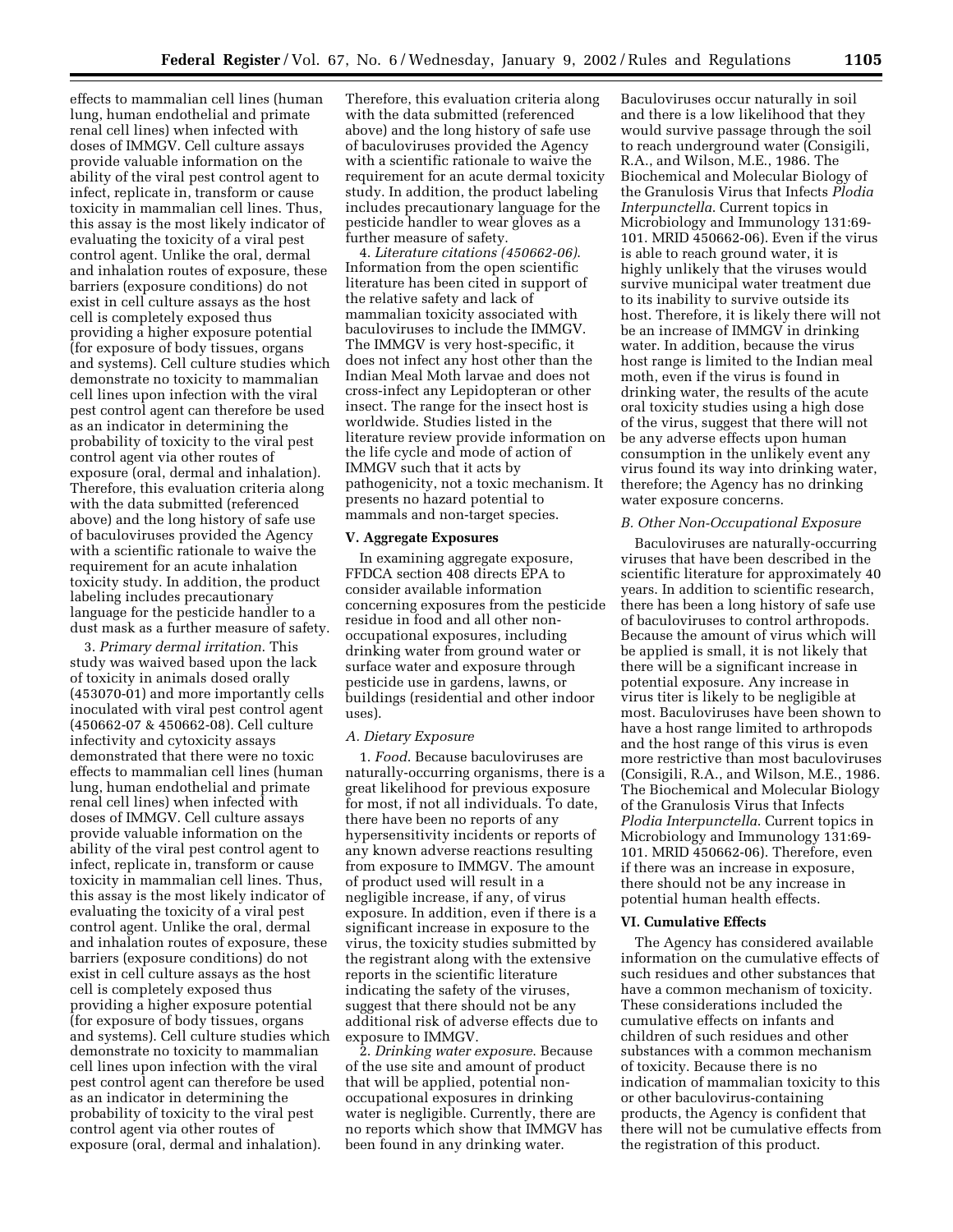## **VII. Determination of Safety**

1. *U.S. population*. There is a reasonable certainty that no harm will result from aggregate exposure to the U.S. population from exposure to residues of IMMGV. This includes all anticipated dietary exposures and all other exposures for which there is reliable information. The Agency has arrived at this conclusion based on the long history of safe use of baculoviruses as bioinsecticides, the lack of mammalian toxicity associated with IMMGV, the limited host range of the virus and the inability of IMMGV to infect mammalian cell lines.

2. *Infants and children.* FFDCA section 408 provides that EPA shall apply an additional tenfold margin of exposure (safety) (MOE) for infants and children in the case of threshold effects to account for prenatal and postnatal toxicity and the completeness of the database unless EPA determines that a different MOE will be safe for infants and children. MOEs are often referred to as uncertainty (safety) factors. In this instance, based on all the available information, the Agency concludes that IMMGV is practically non-toxic to mammals, including infants and children and that they will consume only minimal, if any, residues of the microbial pesticide. Thus, there are no threshold effects of concern and, as a result the provision requiring an additional margin of safety does not apply. Further, the provisions of consumption patterns, special susceptibility, and cumulative effects do not apply.

As a result, EPA has not used a MOE approach to assess the safety of the IMMGV.

# **VIII. Other Considerations**

### *A. Endocrine Disruptors*

There are no reports or indications in the available scientific literature which suggests that Indian meal moth granulosis virus has caused or has the potential to cause adverse effects on the endocrine and/or immune systems of humans or animals. The virus host range is limited to the Indian meal moth, where it would be expected to affect the defense systems of the target insect pest. The target insect's response is not different from any animal's response to a disease agent. These suppositions are confirmed by the results of the mammailian toxicity tests cited above.

## *B. Analytical Method(s)*

The Agency proposes to establish an exemption from the requirement of a tolerance without any numberical

limitation for the reasons stated above. For the same reasons, the Agency has concluded that an analytical method is not required for enforcement purposes for the IMMGV.

### *C. Codex Maximum Residue Level*

There are no Codex Maximum Residue Levels established for residues of the IMMGV.

## **IX. Objections and Hearing Requests**

Under section 408(g) of the FFDCA, as amended by the FQPA, any person may file an objection to any aspect of this regulation and may also request a hearing on those objections. The EPA procedural regulations which govern the submission of objections and requests for hearings appear in 40 CFR part 178. Although the procedures in those regulations require some modification to reflect the amendments made to the FFDCA by the FQPA of 1996, EPA will continue to use those procedures, with appropriate adjustments, until the necessary modifications can be made. The new section 408(g) provides essentially the same process for persons to ''object'' to a regulation for an exemption from the requirement of a tolerance issued by EPA under new section 408(d), as was provided in the old FFDCA sections 408 and 409. However, the period for filing objections is now 60 days, rather than 30 days.

# *A. What Do I Need to Do to File an Objection or Request a Hearing?*

You must file your objection or request a hearing on this regulation in accordance with the instructions provided in this unit and in 40 CFR part 178. To ensure proper receipt by EPA, you must identify docket control number OPP–301193 in the subject line on the first page of your submission. All requests must be in writing, and must be mailed or delivered to the Hearing Clerk on or before March 11, 2002.

1. *Filing the request*. Your objection must specify the specific provisions in the regulation that you object to, and the grounds for the objections (40 CFR 178.25). If a hearing is requested, the objections must include a statement of the factual issues(s) on which a hearing is requested, the requestor's contentions on such issues, and a summary of any evidence relied upon by the objector (40 CFR 178.27). Information submitted in connection with an objection or hearing request may be claimed confidential by marking any part or all of that information as CBI. Information so marked will not be disclosed except in accordance with procedures set forth in 40 CFR part 2. A copy of the information that does not contain CBI

must be submitted for inclusion in the public record. Information not marked confidential may be disclosed publicly by EPA without prior notice.

Mail your written request to: Office of the Hearing Clerk (1900), Environmental Protection Agency, 1200 Pennsylvania Ave., NW., Washington, DC 20460. You may also deliver your request to the Office of the Hearing Clerk in Rm. C400, Waterside Mall, 401 M St., SW., Washington, DC 20460. The Office of the Hearing Clerk is open from 8 a.m. to 4 p.m., Monday through Friday, excluding legal holidays. The telephone number for the Office of the Hearing Clerk is (202) 260–4865.

2. *Tolerance fee payment*. If you file an objection or request a hearing, you must also pay the fee prescribed by 40 CFR 180.33(i) or request a waiver of that fee pursuant to 40 CFR 180.33(m). You must mail the fee to: EPA Headquarters Accounting Operations Branch, Office of Pesticide Programs, P.O. Box 360277M, Pittsburgh, PA 15251. Please identify the fee submission by labeling it ''Tolerance Petition Fees.''

EPA is authorized to waive any fee requirement ''when in the judgement of the Administrator such a waiver or refund is equitable and not contrary to the purpose of this subsection.'' For additional information regarding the waiver of these fees, you may contact James Tompkins by phone at (703) 305– 5697, by e-mail at

tompkins.jim@epa.gov, or by mailing a request for information to Mr. Tompkins at Registration Division (7505C), Office of Pesticide Programs, Environmental Protection Agency, 1200 Pennsylvania Ave., NW., Washington, DC 20460.

If you would like to request a waiver of the tolerance objection fees, you must mail your request for such a waiver to: James Hollins, Information Resources and Services Division (7502C), Office of Pesticide Programs, Environmental Protection Agency, 1200 Pennsylvania Ave., NW., Washington, DC 20460.

3. *Copies for the Docket*. In addition to filing an objection or hearing request with the Hearing Clerk as described in Unit IX.A., you should also send a copy of your request to the PIRIB for its inclusion in the official record that is described in Unit I.B.2. Mail your copies, identified by docket number OPP–301193, to: Public Information and Records Integrity Branch, Information Resources and Services Division (7502C), Office of Pesticide Programs, Environmental Protection Agency, 1200 Pennsylvania Ave., NW., Washington, DC 20460. In person or by courier, bring a copy to the location of the PIRIB described in Unit I.B.2. You may also send an electronic copy of your request